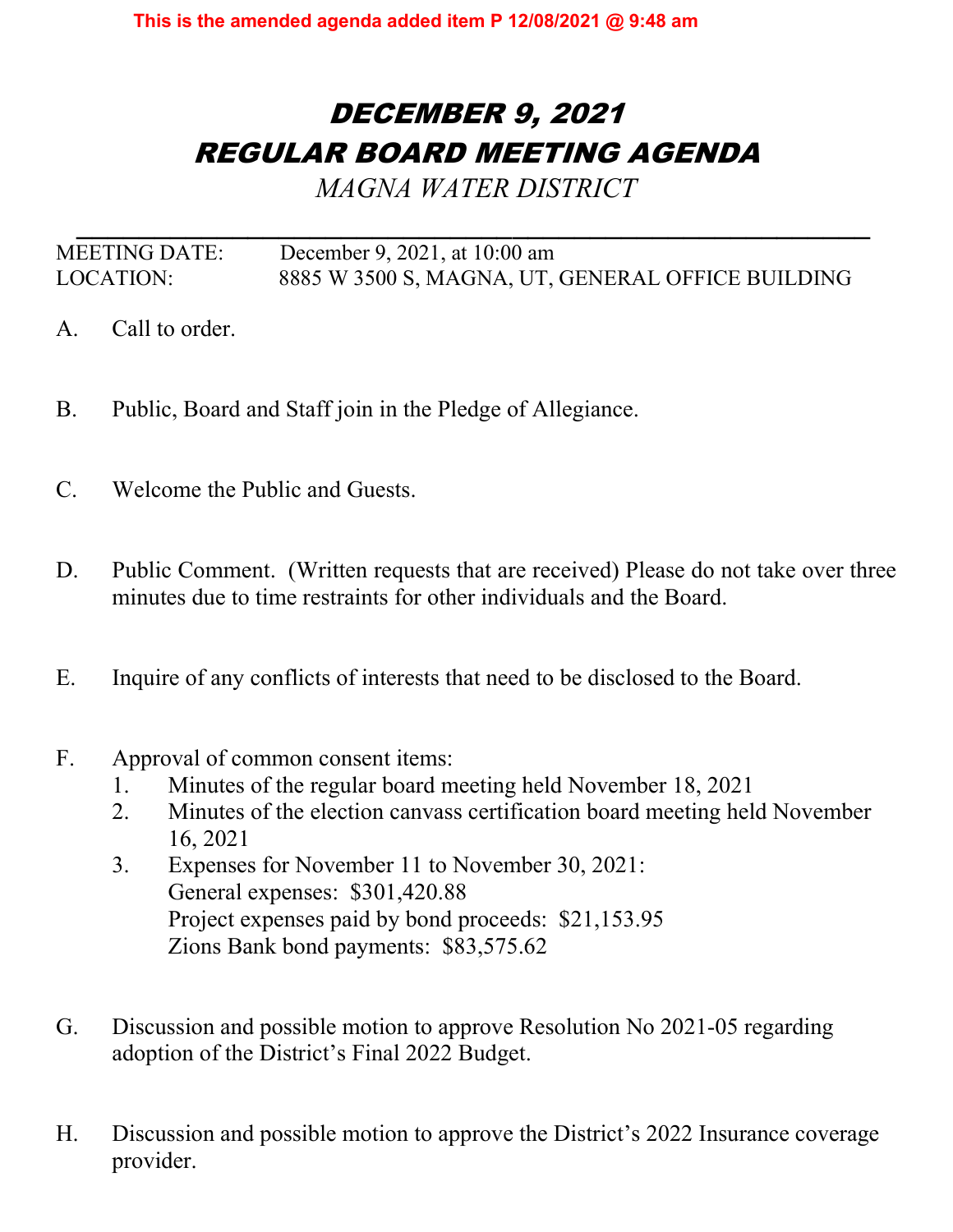- I. Discussion on surplus property, and possible motion to approve a surplus sale.
- J. Discussion and possible motion to approve Change Order #2 for the 2021 Steel Tank & Secondary Clarifiers Painting and Repair Project.
- K. Discussion and possible motion to approve Amendment B to Epic Engineering task order for the 2021 Steel Tank & Secondary Clarifiers Painting and Repair project by \$11,000.
- L. Discussion and possible motion to approve the 2022 Regular Board Meeting Schedule.
- M. Discussion and possible motion to participate in the 2022 Operator's Challenge.
- N. Discussion and possible motion to approve awarding the Zone 3 Culinary Water Booster Station Pump Upgrade and Zone 3 Secondary Booster Pump Station project to Newman Construction in the amount of \$1,870,480.
- O. Discussion and possible motion to approve Epic Engineering task order for construction management of the Zone 3 Culinary Water Booster Station Pump Upgrade and Zone 3 Secondary Booster Pump Station Project in the amount of \$114,000.
- P. Discussion and possible motion to approve the Fraud Risk Assessment of the District for 2021.
- Q. Discussion and possible motion to approve the Indigo Water contract proposal for WWTP operations assistance, troubleshooting and training.
- R. Report & Discussion from General Manager.